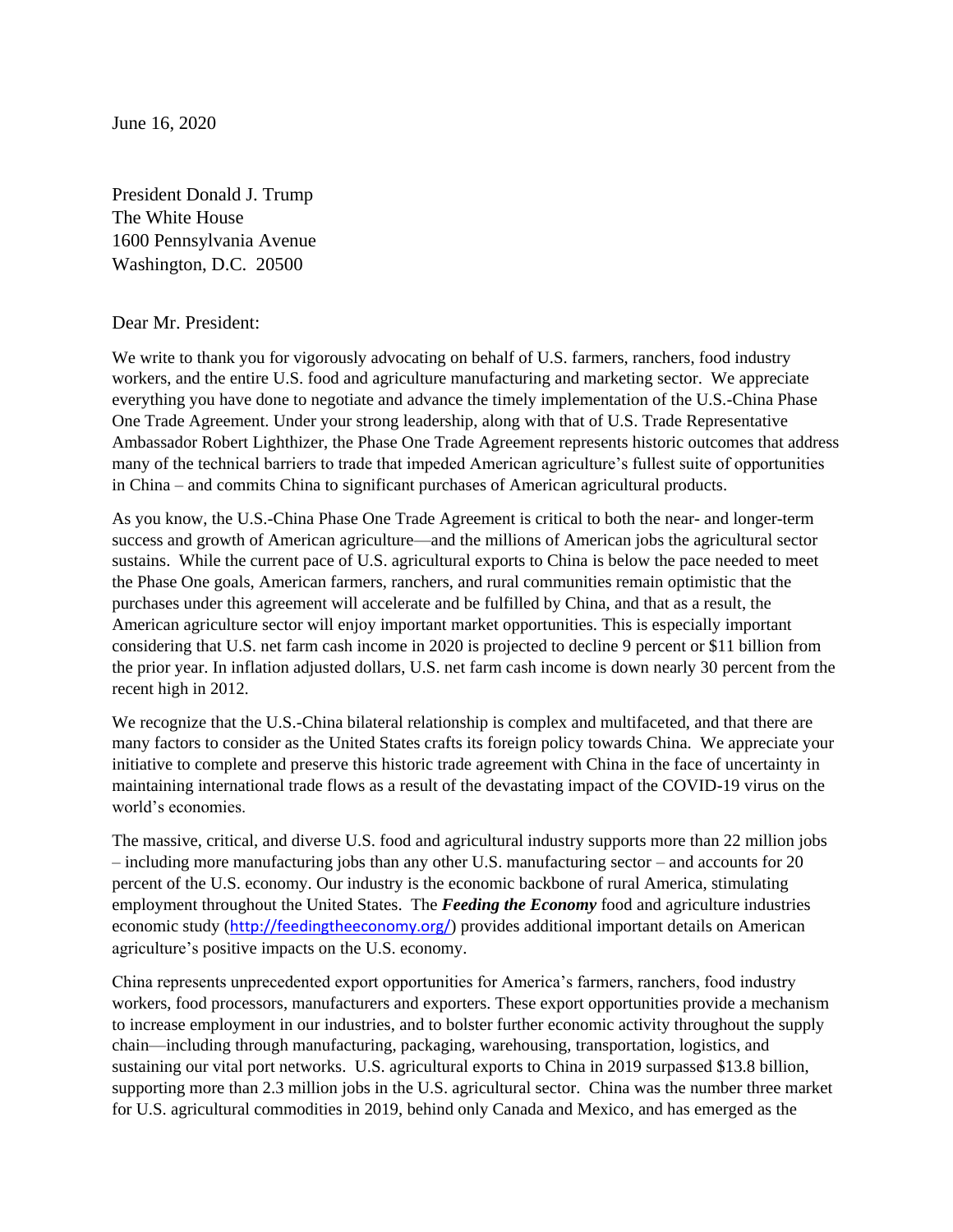world's second largest economy with a rapidly growing middle class that will continue to increase its levels of disposable income and desire for improved diets.

Implementation of the Agreement with China comes at very opportune time. With China's domestic production constraints and increasing demand from its consumers for high-quality and safe food and agricultural products, the resulting import demand continues to offer significant opportunities for U.S. agricultural exporters. Today, the world grain and oilseed market is experiencing the greatest oversupply of production since the 1980s, and the United States is facing increasing competition from foreign sources. The U.S.-China Phase One Trade Agreement will act as foundation for prosperity of the U.S. agriculture sector. At this especially challenging time, rural America needs one of its greatest potential export markets for food and agricultural products. A summary of some of the very positive impacts and opportunities resulting from the Phase One Trade Agreement with China is attached.

We reiterate our great appreciation for you and your Administration's efforts to carry out the Phase One Trade Agreement with China to advance America's agricultural economic interests by opening new export opportunities and by tackling non-tariff concerns our industries have identified. The Phase One Trade Agreement with China is vital to economic stability and growth for America's farmers, food manufacturers, food industry workers, agribusinesses—as well as the full spectrum of other nonagricultural sectors of the U.S. economy whose jobs and economic well-being are dependent upon agriculture.

You have our full support and appreciation as you and your outstanding trade team work to ensure that China meets its commitments under Phase One now and into the future.

Sincerely,

ADM Ag Partners Agri Beef Co. Agribusiness Council of Indiana Agriculture and Food Transporters **Conference** Agricultural Retailers Association Agriculture Transportation Coalition Agtegra Cooperative Amcot American Farm Bureau Federation American Feed Industry Association American Foods Group American Pistachio Growers American Seed Trade Association American Soybean Association American Trucking Association Animal Health Institute Arizona Grain, Inc. Aurora Cooperative

Barrett, Easterday, Cunningham & Eselgroth, LLP Bartlett Bayer Big River Resources, LLC Biotechnology Innovative Organization Blue Water Shipping Company Bourdeau Bros Inc. Brewers Association Bunge California Cherry Board California Grain and Feed Association California Trucking Association Californian Prune Board Capay Canyon Ranch Centerra Co-op Central Farm Service Central Prairie Co-op Ceres Global Ag Corporation CGB CHS, Inc.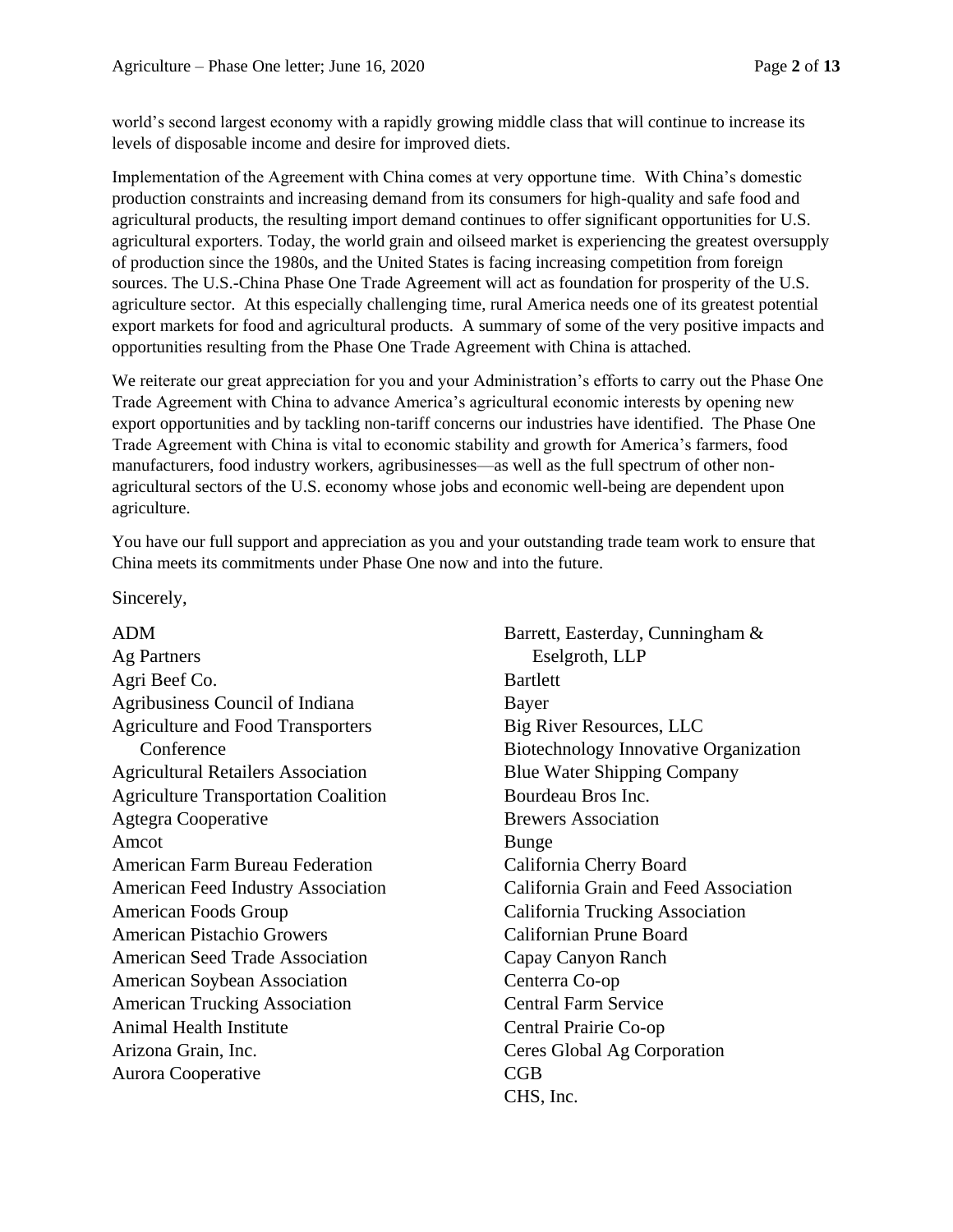Clemens Food Group Co-Alliance Cobank Coast Packing Company Colorado Potato Administrative Committee Columbia Grain International, LLC CoMark Equity Alliance Conestoga Energy Partners LLC Cooperative Elevator Co. Compeer Financial Corn Refiners Association Corteva Agriscience Country Partners Cooperative CropLife America Crown Appraisals, Inc. D&F Grain Co. Dairy Farmers of America Dairy Foods Association DairyAmerica, Inc. Degesch America, Inc. Demeter LP Double River Forwarding, LLC. Edge Dairy Farmer Cooperative Farmers Cooperative Elevator Co., Hemingford, NE Farmers Cooperative Elevator Co., Hanley Falls, NE Farmers Grain Terminal, Inc. Feed Commodities Inc. Food and Agriculture Export Alliance Foreign Trade Association Gavilon Geiger Cattle, Inc. Global Cold Chain Alliance Goodwine Cooperative Grain Company Grain and Feed Association of Illinois Grain Craft GRAINLAND Cooperative Green Plains, Inc. Growth Energy GROWMARK, Inc. Harbor Trucking Association Hardwood Federation

Harris-Crane, Inc. Hawkeye Gold, LLC HighLine Grain Growers Hop Growers of America Infant Nutrition Council of America Innovative Ag Services International Agribusiness Group, LLC International Dairy Foods Association Jarvis Products Corporation JD Heiskell & Co. Johnsonville Kansas Agribusiness Retailers Association Kansas Grain and Feed Association Land O'Lakes Leather and Hide Council of America Limaco Linn & Associates Lortscher Animal Nutrition Ludlow Co-op Elevator Co. Mark Rempe Quad Commodities Marketing Service Inc. Marquis Energy MaxYield Cooperative McDonald Pelz Global Commodities LLC Mercer Landmark Michigan Agri-Business Association Michigan Agricultural Commodities Midwest AgEnergy Missouri Agribusiness Association Nagel Farm Service National Association of Egg Farmers National Association of Wheat Growers National Cattlemen's Beef Association National Chicken Council National Corn Growers Association National Cotton Council National Council of Farmer Cooperatives National Fisheries Institute National Grain and Feed Association National Hay Association National Milk Producers Federation National Oilseed Processors Association National Pork Producers Council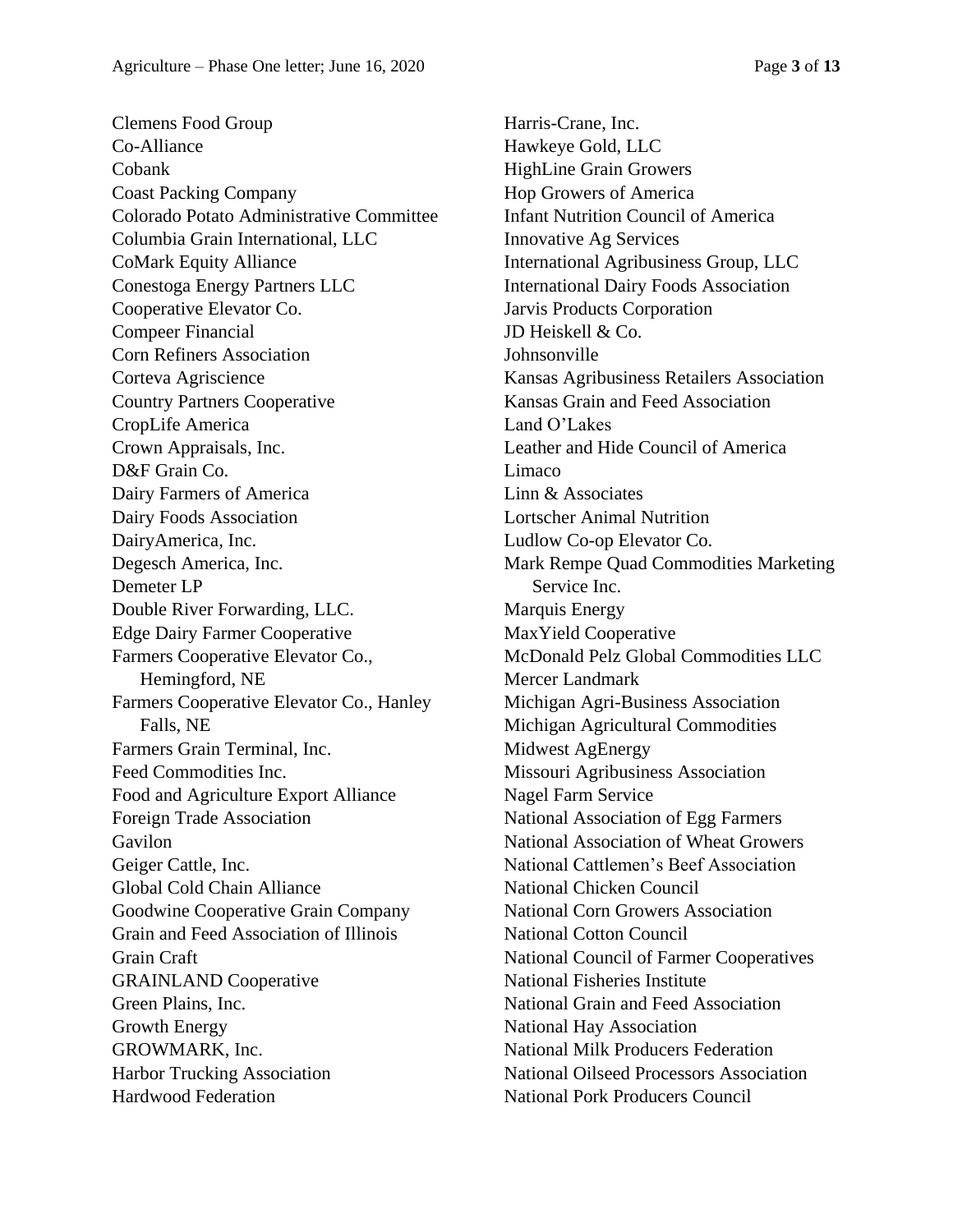National Potato Council National Turkey Federation Nature's SunGrown Foods Nebraska Grain and Feed Association North American Blueberry Council North American Export Grain Association North American Meat Institute North American Renderers Association North Carolina Potato Commission North Dakota Grain Dealers Association North Dakota Grain Growers Association Northwest Grain Growers Nutrien Oahe Grain Corporation Ohio AgriBusiness Association Oregon Seed Association Oregon Potato Commission OSI Group Pacificor, LLC Pacific Coast Council of Customs Brokers & Freight Forwarders Assn. Pacific Seed Association Pellet Technology USA Perdue AgriBusiness LLC Pet Food Institute POET Potato Growers of Michigan, Inc. Prairie Central Cooperative Premier Cooperative Pride Ag Resources Produce Marketing Association Renewable Fuels Association Renewal Kansas Biofuels Association Roanoke Farmers Association Rocky Mountain Agribusiness Association Roquette

Ruff Brothers Grain Company Rumbold & Khun, Inc. Scoular Seaboard Foods Skyland Grain, LLC Smithfield Foods, Inc. Stewart Grain Co., Inc. Stratford Grain Company Superior Farms Sweetener Users Association Team Marketing Alliance Tennessee Feed and Grain Association Texas Grain and Feed Association The Fertilizer Institute The Popcorn Institute The Russell Marine Group TradeLanes, Inc. Tyson Foods United Grain Corporation U.S. Dairy Export Council U.S. Dry Bean Council U.S. Durum Growers Association U.S. Forage Export Council U.S. Grains Council U.S. Meat Export Federation U.S. Livestock Genetics Export Inc. U.S. Soybean Export Council U.S. Wheat Associates USA Rice Viterra USA LLC Washington State Potato Commission Wheeler Brothers Grain Company Wilbur-Ellis Nutrition Wisconsin Agri-Business Association Wisconsin Potato and Vegetable Growers Association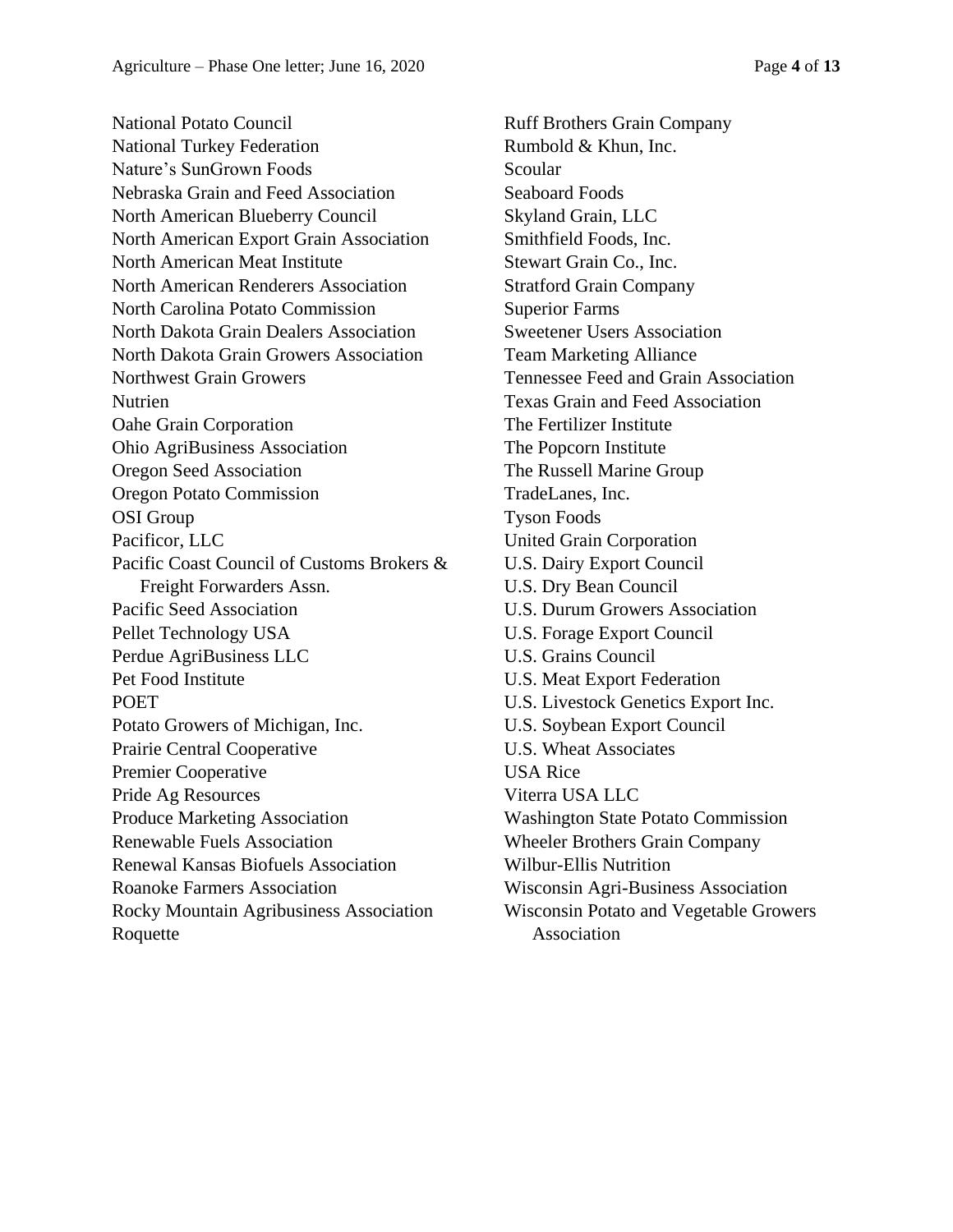cc:

Ambassador Robert Lighthizer, U.S. Trade Representative Secretary Sonny Perdue, Department of Agriculture Secretary Steven Mnuchin, Department of the Treasury Secretary Wilbur Ross, Department of Commerce Secretary Elaine Chao, Department of Transportation Larry Kudlow, Director, U.S. National Economic Council Peter Navarro, Director of Trade and Manufacturing Policy Ambassador Gregg Doud, Chief Agriculture Negotiator, Office of the U.S. Trade Representative Under Secretary Ted McKinney, Trade and Foreign Agricultural Affairs, U.S. Department of Agriculture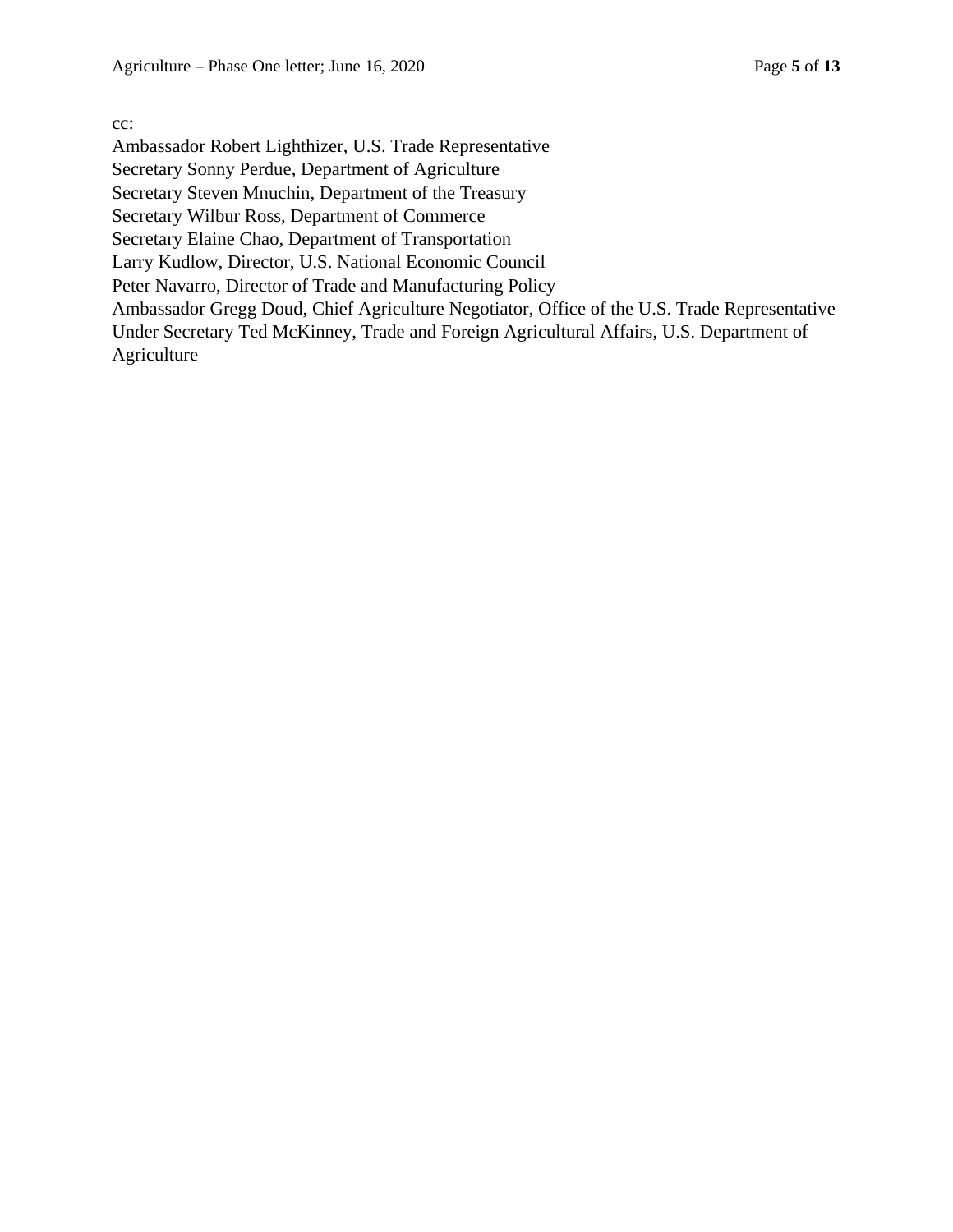# **Positive Impacts of the Phase I Trade Agreement with China**

# **Perspective from a Kansas Corn/Soybean Farmer and Cattle Rancher**

"I cannot fully describe to you how important Phase One of the China trade agreement is to production agriculture and the economy of rural America. Many prominent ag economists are projecting 2020 farm income at a negative dollar per acre return. This is with a fairly hefty USDA subsidy added to the equation. Agricultural economies are not sustainable with subsidies. American farmers and ranchers are large consumers and the economic multiplier from every dollar they receive is vital to rural and national economies. It only makes sense to expand foreign markets, especially China, and allow outside capital to play a part in the multiplier factor in our ag economy rather than taxpayer funded subsidies. Recent times have shown the need for more capacity in our protein processing facilities and expanding demand with open fair-trade agreements not only increases demand but also inputs capital to either build or retrofit facilities. I am sure this sounds like frustrations from someone who has either spent too much time in a tractor seat or pushing cattle through a squeeze chute this spring, but the hurt is real in the heart of America and we need to build markets around the world. I could expand forever but I know you are part of the choir. I never knew a man who hated you for helping feed his family and that should be a central theme in building ag markets. Thanks, and God Bless."

# **Agricultural Biotechnology**

China's regulatory system for agricultural biotechnology is out of step with international standards and restricts commercial opportunities for technology developers, U.S. farmers, and the value-chain. After biotechnology products have completed U.S. regulatory reviews, it takes on average over five years to gain Chinese import approval, often delaying the introduction new products into the U.S. market, costing billions of dollars in lost opportunities and innovation. The U.S. Government secured important commitments from China on agricultural biotechnology in the Phase I Agreement, that if implemented will improve transparency, reduce approval timelines to 24months on average and limit the scope of data requirements to only information needed to assess the safety of a for its intended use. To date, China has not provided details to showcase progress towards implementing its commitments. Nevertheless, it is critical to maintain this Phase I Agreement to enable high-level engagement to achieve the systemic reforms required.

# **Cotton and Textiles**

The COVID-19 pandemic is creating unprecedented demand destruction for cotton fiber, yarn, textiles, and apparel. Since February, USDA has lowered world cotton consumption by a total of 19 million bales for the current and coming crop year. To put that in perspective, the reduction in world demand is essentially the size of total U.S. cotton production. The decline in consumption represents more than \$6 billion in just fiber value. Since January 1st, U.S. cotton merchandisers have seen 1.3 million bales of export sales cancelled. Due to the slowdown in demand, cotton stocks on July 31 (i.e. the end of the marketing year) will approach 8 million bales, reaching the highest level since 2007/08. It is critically important for the economic health of the U.S. cotton industry that China step forward with significant purchases of U.S. cotton and cotton yarn for delivery in both 2020 and 2021 at the levels proportionate to the commitment for overall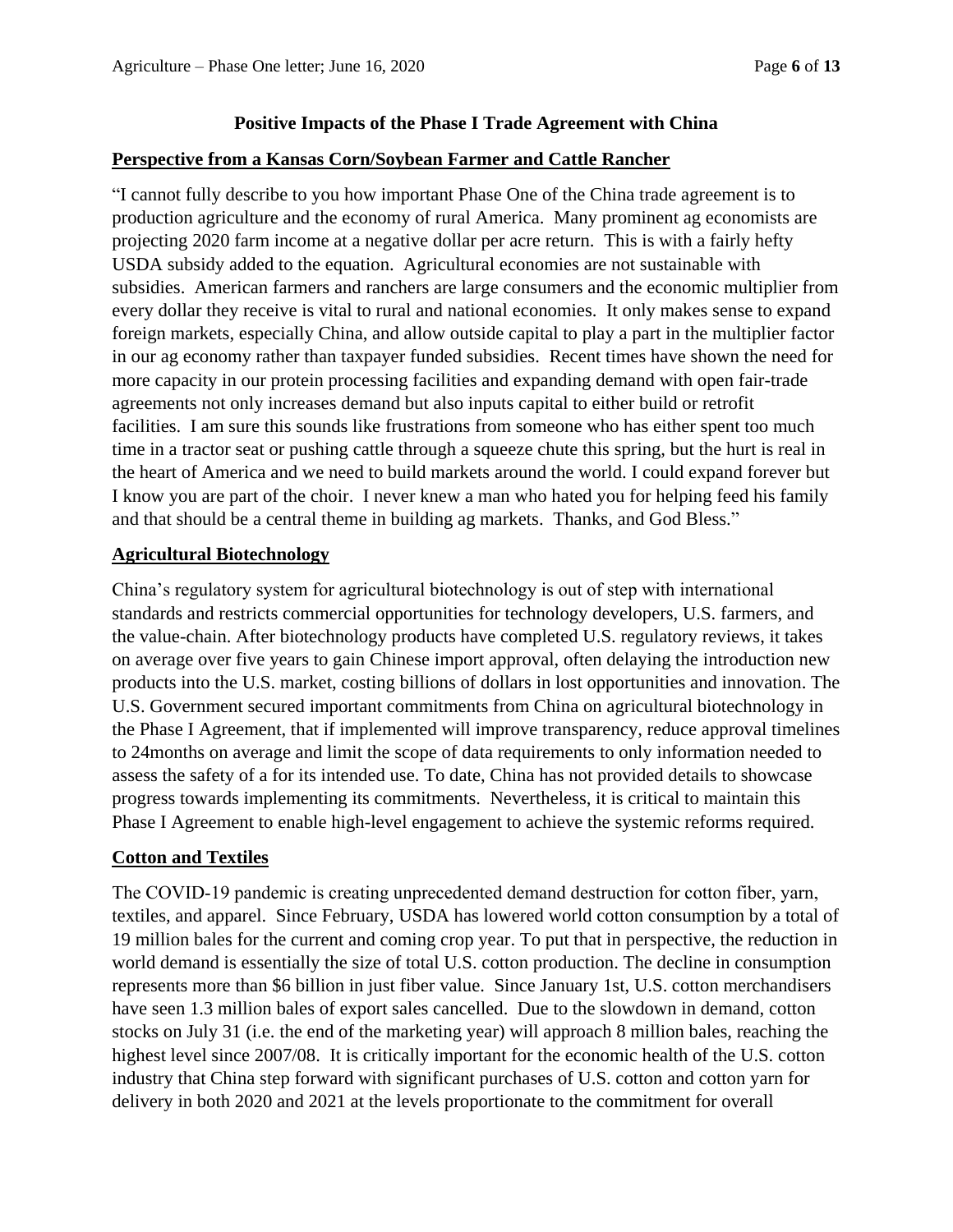agricultural product purchases in the Phase One agreement. China has been and can continue to be an important trading partner for the U.S. cotton industry given China's position as both the largest consumer of cotton and manufacturer of cotton textile products.

## **Crop Protection**

An agriculture provision of the Phase One Agreement calls for cooperation on pesticide regulatory data that could prove essential for safeguarding the interests of crop protection companies and preventing disruptions in exports of U.S. agricultural products. Two situations in China merit attention. First, China recently revised its pesticide legislation to require studies supporting pesticide registration in China to be conducted in China, and no longer recognizes studies conducted in other countries under internationally recognized Good Laboratory Practice (GLP) Standards. Collaboration between China's Ministry of Agriculture and Rural Affairs (MARA) and U.S. EPA under the Phase One Agreement can help encourage China's participation in the international agreement on Mutual Acceptance of Data (MAD) conducted according to those GLP Standards. This will facilitate registration by US companies (and others) of pesticide products in China, with benefits for international trade. Second, China lacks a system to approve import tolerances (ITs) for residues of pesticides occurring in agricultural products imported from other countries. A draft IT regulation under development is expected to be finalized in the next year or so. Again, collaboration under the auspices of the Phase One Agreement between MARA and U.S. EPA can help assure a more equitable and workable IT regulation, benefitting U.S. growers who export agricultural products to China.

#### **Forest Products**

In 2018, U.S. hardwood producers shipped products worth \$3.9 billion to global markets; \$1.9 billion to Greater China, including Hong Kong and Macau. As a result of the impacts of tariffs imposed in the fall of 2018, the U.S. had a trade surplus of \$1.293 billion in hardwood lumber, down from \$1.475 billion in 2017. In 2019, U.S. hardwood lumber exports were down sixty percent over pre-trade war levels, a loss of over \$820 million to the industry. Just a few years ago, before the tariffs were imposed, hardwoods represented a remarkable success story in helping to address our trade deficit, and this important export market was built by the hardwood industry over many years. Maintaining the Phase One trade deal and reductions of Chinese tariffs on U.S. hardwoods granted in February are essential to reclaiming lost market share in China and ensuring the survival of U.S. forestland owners, loggers, mills, concentration yards and wood products manufacturing operations.

#### **Grain and Feed**

#### **\*Barley:**

Over the last three marketing years (June-May), China has averaged approximately 7.3 million tons of barley imports. However, U.S. barley exports have been impeded by the lack of phytosanitary protocol. In the 2018/19 marketing year, the U.S. exported negligible volumes of barley to China. Under the Phase One agreement, China and the U.S. agreed on a protocol that should provide opportunities for both feed barley and barley for malting purposes. With Canada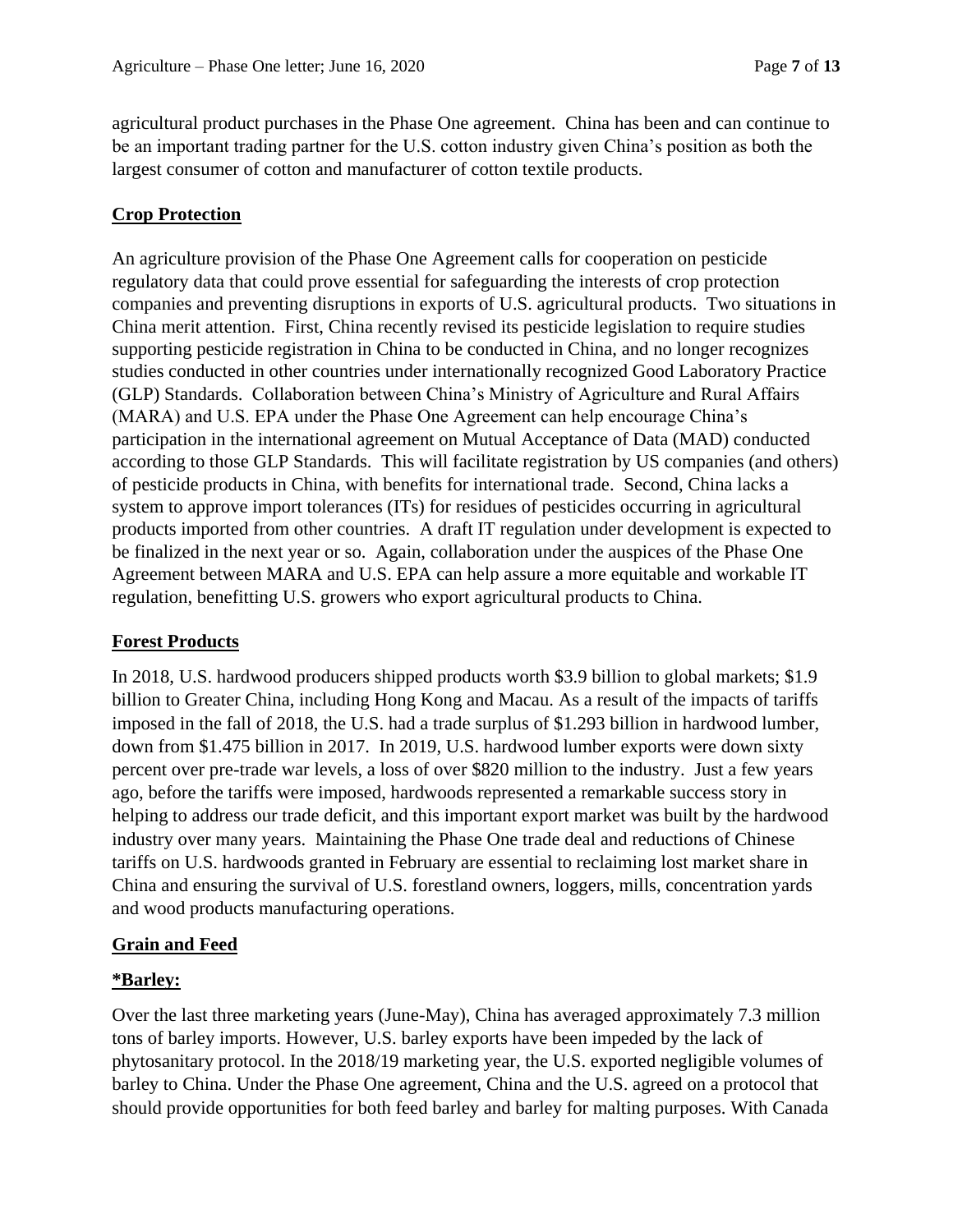currently the second largest supplier of barley exports to China, the United States (with an industry similar to the Canadian barley industry) has the potential to compete in this market now that phytosanitary issues have been addressed—with possible volumes of several hundred thousand tons.

# **\*Corn:**

China is an enormous market for corn, representing nearly 25 percent of the world's corn demand. China has been importing roughly 2-5 MMT annually in recent years, however, the U.S. Department of Agriculture estimates China's corn demand has outpaced its production since 2017 and its imports appear to be on the verge of significantly increasing. Corn imports from the U.S. have been impacted by GMO traits since late 2013, causing the U.S. share of imports to fall from over 90 percent to less than 10 percent, but GMO issues are being addressed in the Phase One agreement. Both China's corn imports and U.S. share of those imports are expected to be up significantly this year and next, with over 2 MMT already contracted by China for delivery in 2020, and USDA forecasting 7 MMT of corn imports in both years. As the world's largest corn exporter, the United States is well-positioned to supply China's increasing demand in future years.

## **\*Dried Distiller Grains with Solubles (DDGs):**

China imported more than 50 percent of the exportable supply of U.S. DDGS, or 6.2 MMT valued at nearly \$1.8 billion in MY 2013/14. In 2016, China's initiated anti-dumping (AD) and countervailing duty (CVD) investigations of U.S. DDGS exports resulting in final duties of up to 96.2 percent in tariffs and taxes. As a result, exports fell to a record low in MY 2017/18 of only 168,000 MT (\$33 million) and only 180,000 MT (\$39 million) in MY 2018/19. In addition, DDGs faced an additional 25 percent in retaliatory tariffs that has been exempted. Nonetheless, U.S. DDGS are not competitive at current market values, though opportunities exist to recover previous market shares.

#### **\*Dry Beans:**

China has been traditionally a competitor to U.S. dry bean exports. Changing consumption patterns and incentives to grow other crops have seen a steady decline in China's dry bean production to almost half of historic levels a decade ago. At the same time, China's demand for dry beans has not decreased significantly and is increasing with new awareness of health properties. The U.S. dry bean industry has, for the first time, an opportunity to gain a significant market share to satisfy China's demand for imported dry beans if we can gain a competitive advantage as U.S. origin dry beans are not always the most cost-effective option. This competitive advantage hinges on a reduction in retaliatory tariffs. Prior to recent trade disputes, U.S. dry bean imports faced 7 percent import duties. Recent retaliatory measures have increased duties to over 40 percent. So far, as a result of the Phase I deal, China has made a commitment to purchase dry beans and has reduced the tariffs to 37 percent. Additionally, Chinese companies are applying for tariff exemptions. We believe continued good will under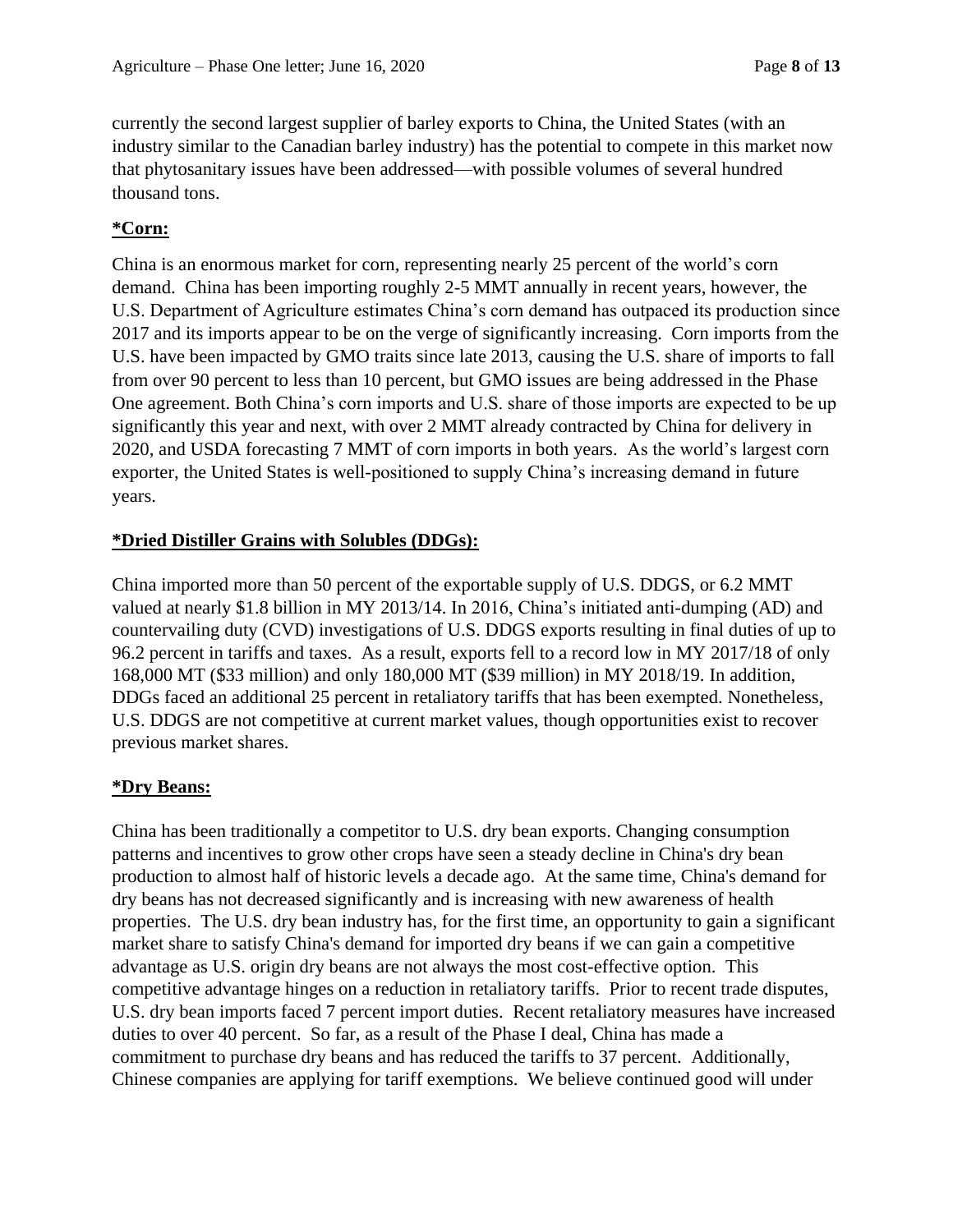the Phase I deal will lead to further tariff reductions and commitment purchases. This will be a game changer for the U.S. dry bean industry due to the potential market size.

#### **\*Ethanol:**

As the second largest gasoline market in the world (approximately 47 billion gallons annually). China represents an immense opportunity for U.S. ethanol exports. Despite suspension of its nationwide move to E10, many provinces within China are still moving forward with E10 policy adoption. The 1.14 billion gallons of fuel ethanol produced by China in 2019 represents onequarter of the ethanol required for a 10 percent ethanol blend in the gasoline pool. While China is in the process of increasing ethanol production capacity, there will still be a significant deficit that will need to be filled by the international market. As the most cost-competitive supplier of ethanol and the only country able to meet such large demand volumes in the short term, the United States is poised to serve as a significant contributor to Chinese ethanol imports should tariff issues be addressed. Prior to the trade dispute, the U.S. exported \$165 million (109 million gallons) worth of ethanol to China in the 2017/18 marketing year (Sept-Aug)—a figure that could dramatically increase with increased market access and continued adoption of E10 at the provincial level. U.S. ethanol is also one of few products within the agriculture portfolio capable of generating \$1 billion worth of sales to China in the short term.

### **\*Feed and Feed Ingredients:**

China is one of the U.S. animal feed industry's largest export markets, valued at over \$660 million in 2019, and with its growing demand for feed ingredients, U.S. manufacturers are looking to gain greater access into this important market. For years, the U.S. feed industry has been impacted by unfair regulatory practices that prohibit safe products from being exported to China. U.S. animal feed products have been constrained by bans on poultry and ruminant derived ingredients, arduous product registration processes, and facility registration requirements which have kept all new feed additive, premix and compound products from entering the China market since 2011. The phase one agreement addresses these constraints hindering the U.S. feed industry from capturing the growing demand in China and several of the commitments have already been met. However, full implementation and adherence to the commitments of the phase one agreement by China will allow U.S. animal feed products and ingredients to finally compete fairly in this important market. A key outstanding concern for the U.S. animal feed and feed ingredient industry is China's added requirements to and interpretation of Annex 12, further keeping facilities from registering with GACC and therefore continuing to inhibit export opportunities for U.S. feed additives, premix and compound feed. China meeting the required purchasing commitments under the phase one agreement is important, however, without successful implementation of the phase one agreement animal feed and feed ingredients will lack the needed access for China to even consider purchasing more of these products.

#### **\*Pet food:**

The Phase One Agreement effectively eliminates longstanding barriers to US dog and cat food exports to the large and growing Chinese pet food market. The Phase One Agreement provisions for pet food, which were operationalized earlier this month, provide meaningful access to the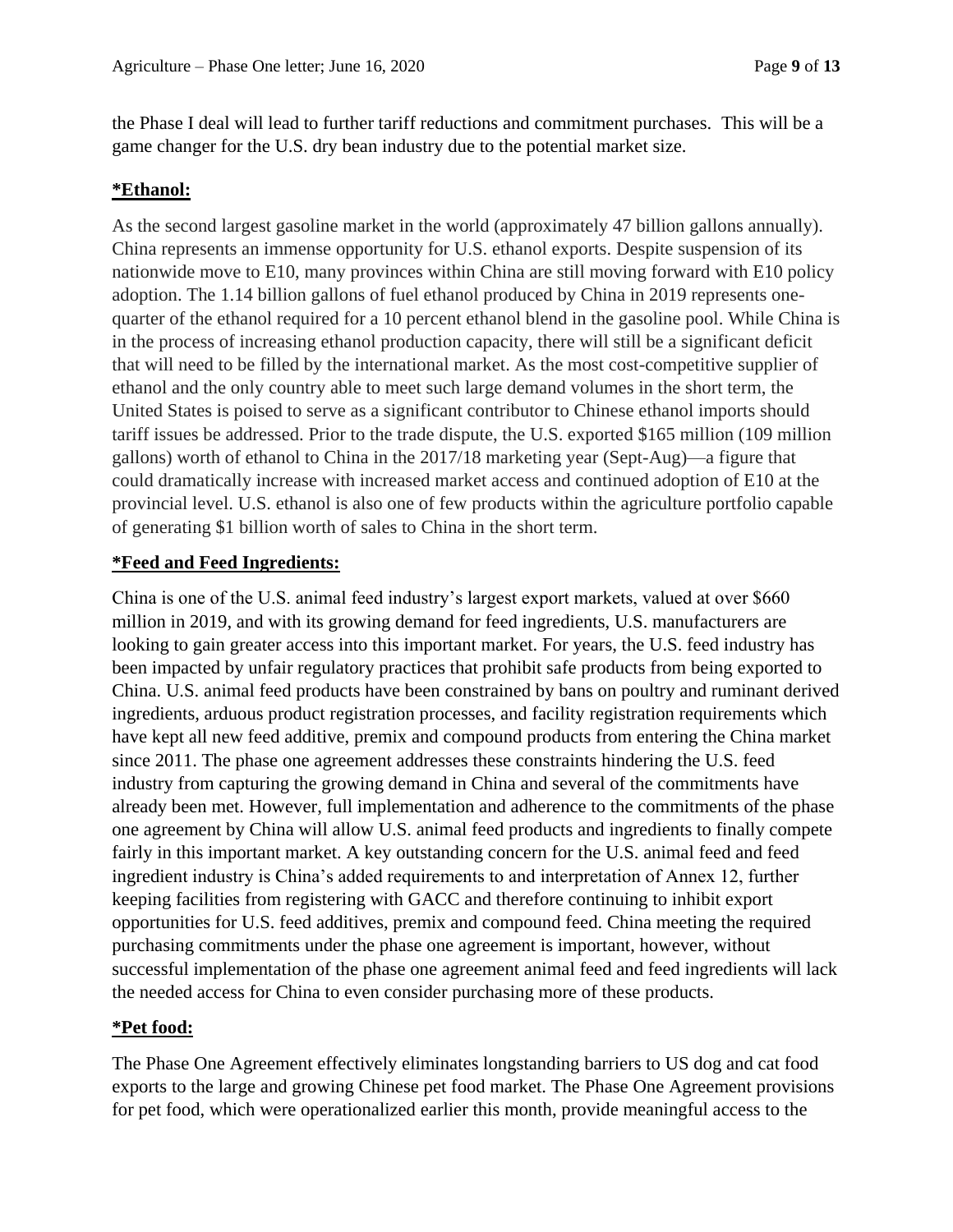Chinese market. The Pet Food Institute's conservative estimate, based on market research and USDA data, is that US pet food exports to China could reach \$300 million annually now that unscientific and burdensome restrictions have been removed. This represents a 20percent increase in overall US pet food exports. Such an increase in demand will translate into more jobs for hard working Americans around the country and especially in America's heartland. US pet food makers are already taking concrete steps to enter the Chinese market and we look forward to capitalizing on the gains made in this historic agreement.

## **\*Refined Corn Products:**

One of the most important accomplishments for rural America under President Trump is the signing of the Phase One Trade Agreement with China. This important step for our nation's farmers, ranchers, and agri-businesses, with the promise of \$40-50 billion of expanded agriculture purchases, is critical for American agriculture and related businesses which are hurting. China's purchase obligations and commitments under the agreement to address biotech approvals and other non-tariff measures are essential to improving access for corn and cornbased products. U.S. exports to China of refined corn products (starches, animal feeds, sweeteners, and corn oil) have declined over 300percent since 2015, from over \$300 million to under \$80 million. China's agriculture commitments and regulatory reforms in the Agreement are essential to improving supply of refined corn products to Asia's largest economy**.** U.S. corn refiners export over \$2 billion in goods annually, adding \$4.7 billion to the overall economy. With 15 percent of all U.S. refined corn products exported annually, market expansion opportunities for refined corn products are vital to the success of the Corn Refiners Association members.

# **\*Rice:**

China has not yet purchased rice from the United States despite assurances of doing so. China agreed to come into compliance with the WTO's rulings regarding the administration of their tariff rate quota system for rice as well as domestic support levels for rice. Additionally, China agreed to properly re-classify U.S. medium/short grain rice to not hinder market access of U.S. exports in the Chinese market.

#### **\*Sorghum:**

China was the largest market for U.S. sorghum in 2016/17 with 4.7 million MMT in sales representing 82 percent of all U.S. sorghum exports. An anti-dumping investigation in early 2018 resulted in a preliminary duty of 179 percent and exports dropped to 628,000 metric tons in 2018/19. The investigation and preliminary duty were rescinded, and with an exemption of China's 25 percent retaliatory tariff, exports for the 2019/20 marketing year through April have reached 1.8 million metric tons and have the potential to reach prior levels.

#### **\*Wheat:**

Similar to corn, China maintains high wheat price supports to incentivize domestic production. To prevent cheaper wheat imports from entering, China has allocated a large share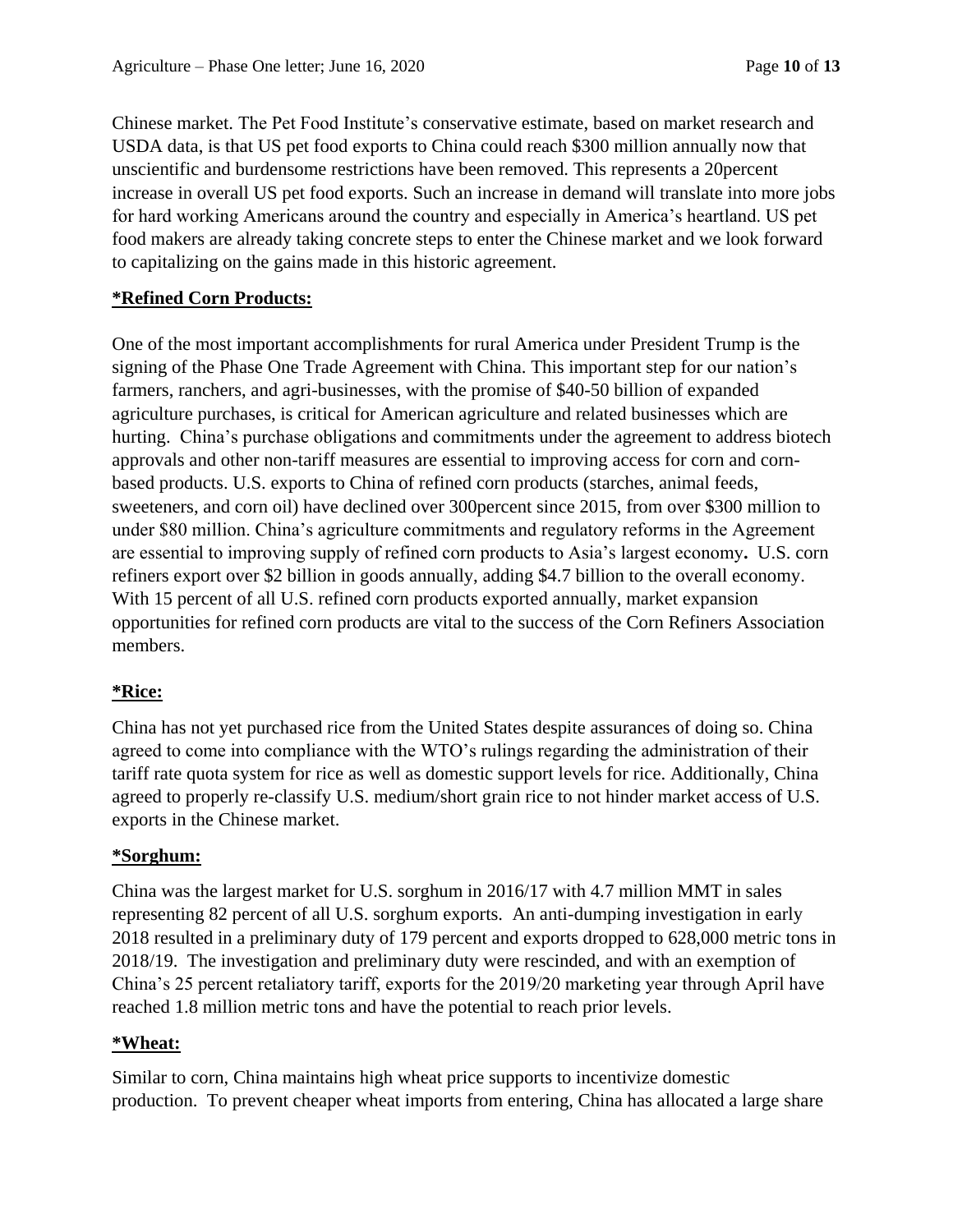of its wheat tariff-rate quota to its state-owned enterprises. The U.S. Trade Representative submitted and won a significant decision at the World Trade Organization against China's inappropriate import barriers. Prior to retaliatory tariffs, U.S. wheat exports averaged nearly \$150 million annually and sales to date for 2020 and 2021 are already at that level as a result of USTR's effective intervention and the Phase One Agreement.

### **Livestock, Meat and Poultry Products**

#### **\*Beef:**

In 2019, U.S. beef exports to China totaled \$86.1 million, an increase of 42 percent compared to 2018. (Compare this level of trade with Hong Kong: \$744 million in U.S. beef exports in 2019; 4<sup>th</sup> largest U.S. beef export market). The Chinese market opening in 2017 for U.S. beef was the culmination of 13 years of work to reopen the market and was seen as a breakthrough for the industry. The Phase 1 agreement included further breakthroughs and vastly expanded access for U.S. beef into China. China is the largest importer of beef in the world, bringing in \$8.35 billion in 2019 and imports were up 80 percent in the first four months of 2020. U.S. beef accounts for just a small share of the total but with the Phase 1 agreement, there is potential for U.S. beef exports to China to exceed \$1.5 billion within the first two years of the agreement. The U.S. beef industry has just begun to reap the benefits, with weekly net sales of U.S. beef to China surging following late March implementation of the agreement, averaging 5.5 times that of weekly sales in Q1. For the month of April, exports were record-large at \$11.5 million and for the first four months of 2020, U.S. beef exports to China increased by 41 percent to \$25.7 million. China's current tariff waivers for the Section 301 retaliatory duties mean U.S. beef enters China at the MFN 12 percent duty, down from a peak of 47 percent in 2019. With consistent and dedicated attention to serving the Chinese market a diversity of U.S. beef products and by-products will be exported to China, adding value and generating economic benefits and employment in all aspects of the beef supply chain.

#### **\*Dairy:**

China is the 3<sup>rd</sup> largest destination for U.S. dairy exports, and a very important market for the future growth of the U.S. dairy industry. This is in light of the outsized role that China plays in global dairy markets as one of the largest importers and the biggest drivers of expanding dairy demand. The imposition of retaliatory tariffs on the vast majority of U.S. dairy exports starting in 2018 undermined that potential growth. However, there are robust expectations for renewed hope by virtue of the U.S.-China Phase One agreement. Under the agreement, U.S. dairy exporters have gained: actions on timely and accurate registration of dairy facilities wishing to export to China; multiple product registrations to enable U.S. exporters to sell and label their product beneficially in China; the right to sell dairy permeate powder for food use (an effort commenced a decade earlier & only successfully completed under this Administration's agreement with China); the US continues to work for enforcement of the Phase one agreement which calls for recognition of the safety of our dairy oversight system, which is expected to lighten the burden on U.S. exporters shipping this market; and other benefits to the dairy sector's ability to ship product smoothly to China. U.S. dairy sales to China are still not materializing at the levels that could be achieved; China's retaliatory tariffs continue to be the number one deterrent against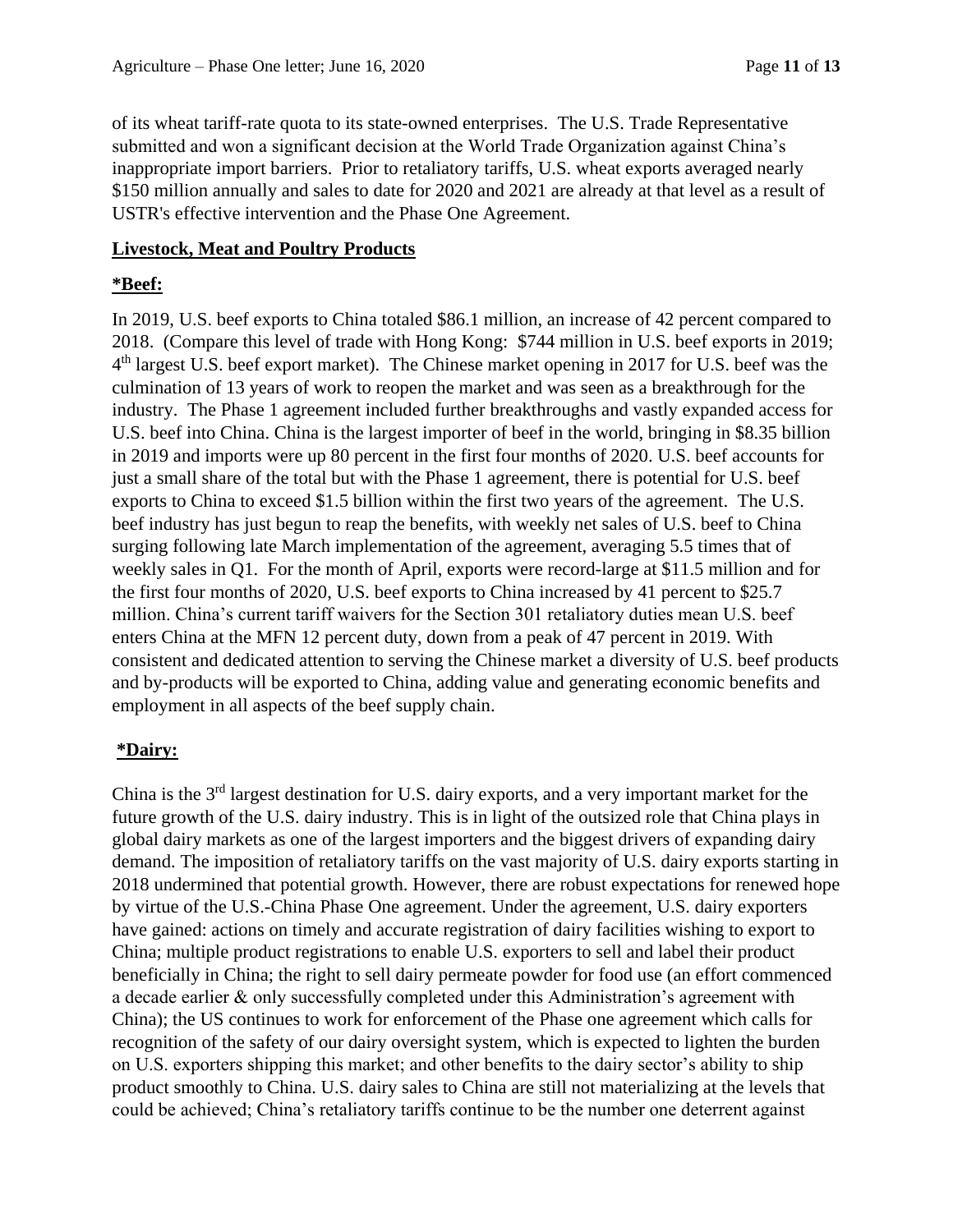U.S. dairy exports. Despite some bright spots for a few products benefiting from tariff exemptions such as whey, overall large dairy exports gains have not yet been realized – full implementation of the agreement and a removal of the remaining retaliatory tariffs remain the best hope for bringing this about.

#### **\*Edible Beef Tallow and Edible Pork Lard:**

The Phase I agreement has opened a potentially huge market for U.S. producers and exporters of edible beef tallow and pork lard products. As many markets around the world, including our own, reopen we have an opportunity to supply high-quality U.S.-made livestock by-products to our customers especially in China. The Chinese food service market is huge and possesses infinite sale opportunities. With this new access for U.S. edible beef tallow and edible pork lard we are poised to expand our production and create new jobs in the U.S. beef and pork byproducts industry. Furthermore, China's ability to purchase these products will improve their ability to achieve the required monetary purchase amounts in the Phase One trade agreement.

#### **\*Hides, Skins and Leather:**

The U.S. hide, skin and leather industry exported more than \$1.17 billion in combined cattle hides, pig skins and semi-processed leather products in 2019, representing a \$450 million decrease compared to 2018. China was the largest buyer of these products, with imports valued at more than \$400 million.

Currently, most U.S. hides are still subject to an additional 5 percent tariff going into China. Although the Phase 1 Agreement did not remove the retaliatory tariffs in place, China initiated on March 2, 2020 a tariff exclusion process covering nearly 700 U.S. imports, including raw cattle hides larger than 16 kg (HS Code 41015019), which represent the majority of U.S. hides exports to China. Most Chinese tanners have applied for, and have received, tariff exemptions on these imports, which have provided much-needed relief for the U.S. hide and leather industry during difficult market conditions.

Since the tariff exclusions were received, the Chinese leather industry has taken advantage of the historically low prices of U.S. hides to stock up their inventories. For example, in one week in April 2020, Chinese tanners purchased over 1 million U.S. cattle hides, or nearly two weeks of total U.S. production of these products. The purchases have helped to stabilize the market in U.S. hides and give some support for a recovery.

**\*Pork:** China was the biggest growth market for U.S. pork exports in 2019, taking \$1.3 billion, an increase of 128percent from the year prior. For the first four months of 2020, China was again the top growth market and with exports increasing by 382percent to \$950 million. China climbed ahead of Japan to be the top international destination for U.S. pork. Even with this strong growth, the U.S. captured only a small share of China's massive imports, accounting for 16percent of China's pork import value through April 2020. Maintaining the Phase 1 agreement with China and ensuring low import tariffs for U.S. pork products will allow our industry to compete with stiff competition from Europe, Brazil and many other suppliers. China's current tariff waivers for the Section 301 retaliatory duties mean U.S. pork is subject to a 25percent Section 232